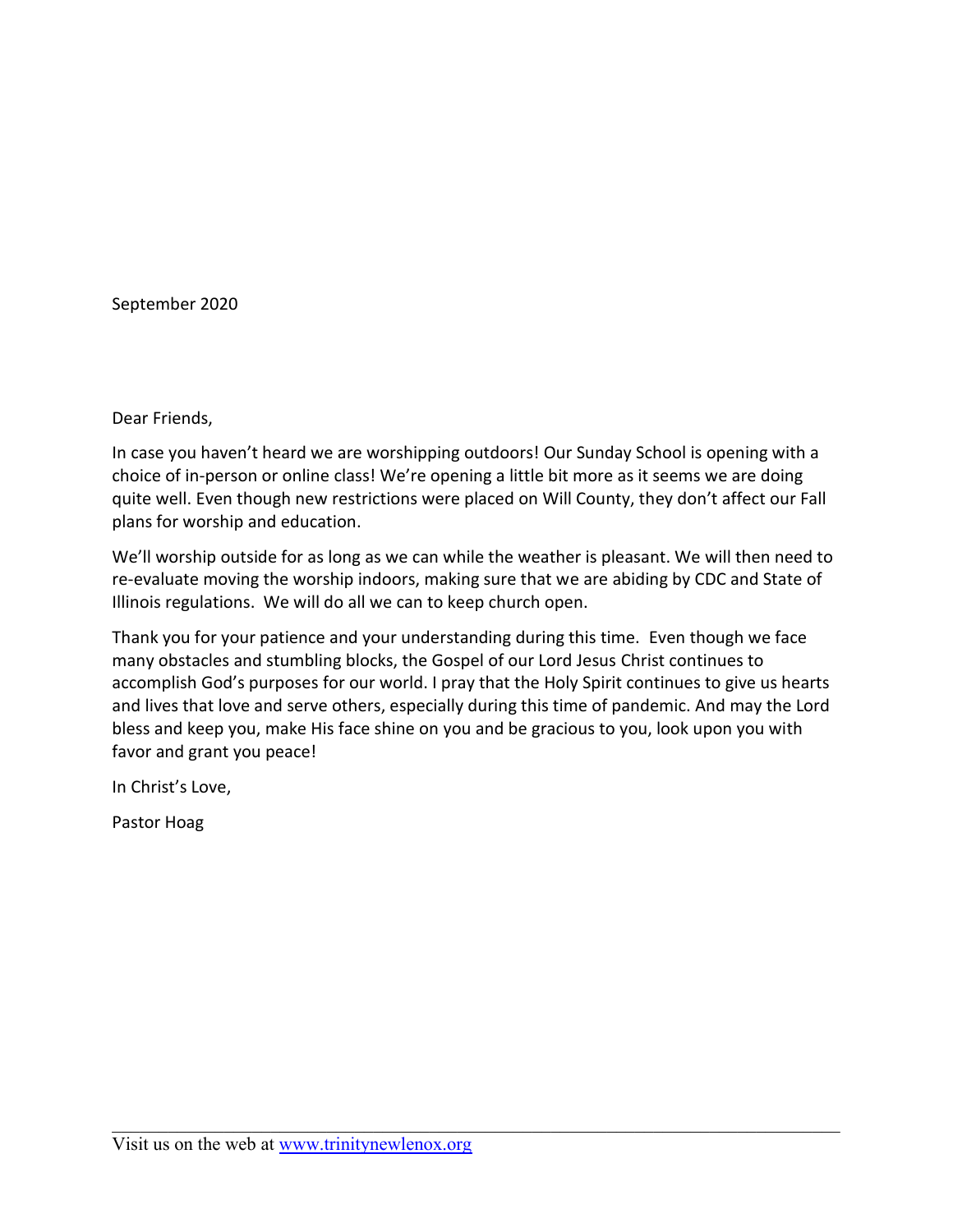



We will continue to broadcast our service live on Facebook and YouTube on Sunday mornings at 9:00 am.

We will also be having an Outdoor Service each Sunday with communion at 10:00 am weather permitting. If it is raining, we will move inside to the church but no singing will be allowed. Masks must be worn at either service.



A big "Thank You" to all our ushers for the work they do to make our services run smoothly.

We are asking the ushers, both 8 & 10:30 ushers, to help at the outdoor service at 10 am. The main responsibility for the ushers is to remind people to stay 10 feet apart as we will be singing. If we need to move indoors, we will be staying 6 feet apart as we will not be singing. Please also remember to record the attendance for the day.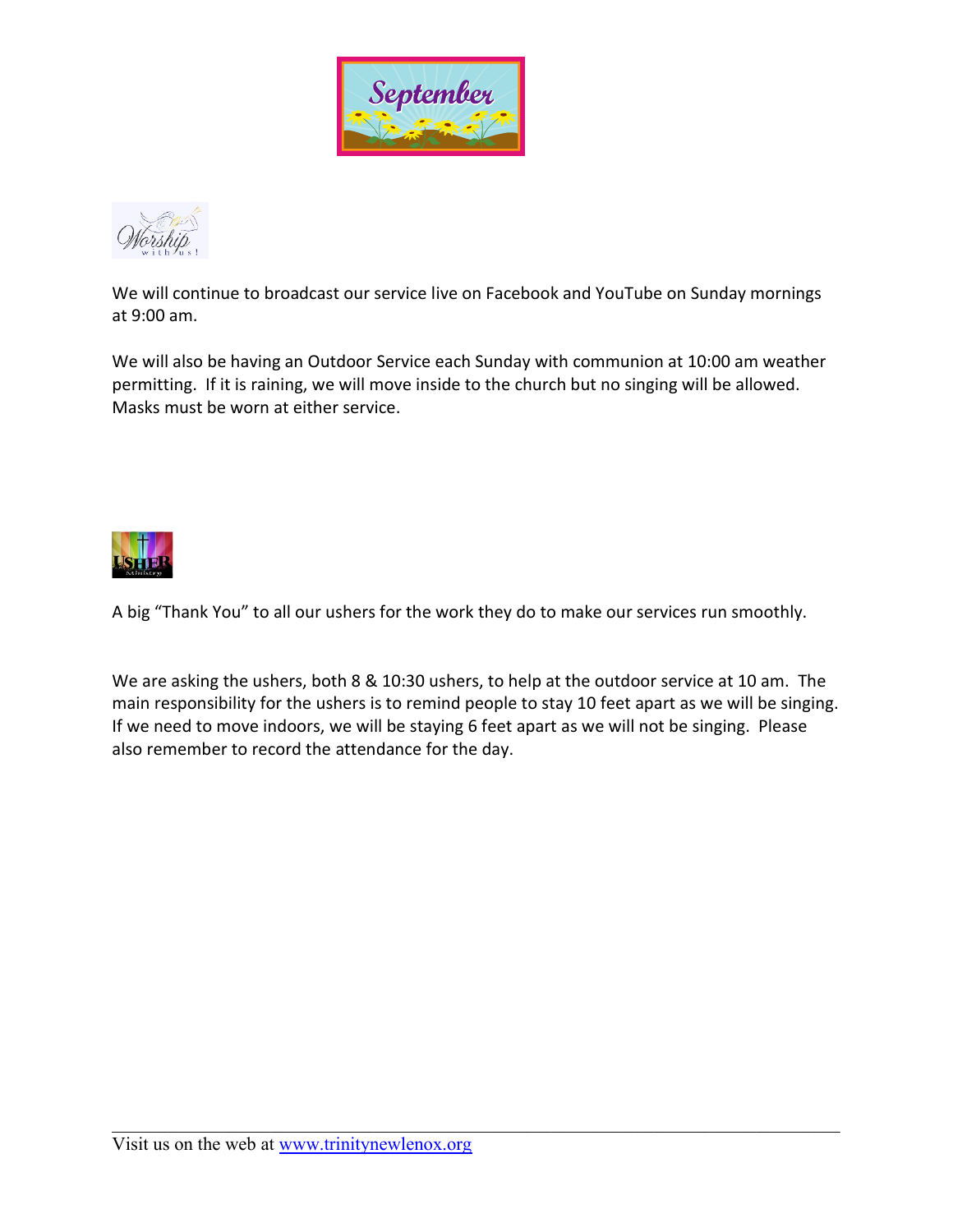

Beginning September 13, we will re-open Sunday School with the options of in person or remote learning. Please register at [www.trinitynewlenox.org](http://www.trinitynewlenox.org/) to choose your option. You must register before attending so we can prepare everything for the students.

To keep our students and staff safe, some of the changes we have made include:

- There will be no opening in the church sanctuary. Students will stay in their classrooms.
- Students will be socially distanced within the classroom.
- Parents will not be allowed in the classroom, except for parents of preschoolers if needed.
- All attending will be required to wear a mask. If a mask cannot be worn, you can take advantage of our remote option.
- We will follow CDC and Illinois Department of Public Health guidelines.
- Further procedures will be shared with parents once you have registered.



## **From Council President, Jeff McDonald**

A quick update on the ongoing kitchen project is that we are very near the point of asking the Village to come and perform their final inspection, which we have every expectation will pass. If this virus had any silver lining, it would be that these unforeseen delays in the kitchen remodeling project have not really prevented us from using this new space as our ability to congregate in large groups remains restricted. But I am pleased to report that the final touches on the kitchen are on the horizon and we should be able to use this new space as soon as that is allowed.

My other news is just a quick update on what I reported last month, which is that I will be stepping down as council President in January of 2021. We will be having elections in October (next month!) for the January term and we are still in search of a member to take on this role. While I served a total of 10 years on council, that was five separate two-year terms and I accepted each new term willingly. If you want to give this a go for two years, I can not only help you transition into the role, but I can practically assure you that you will find this to be a rewarding and fulfilling position. I urge you to consider serving on council for the 2021-2023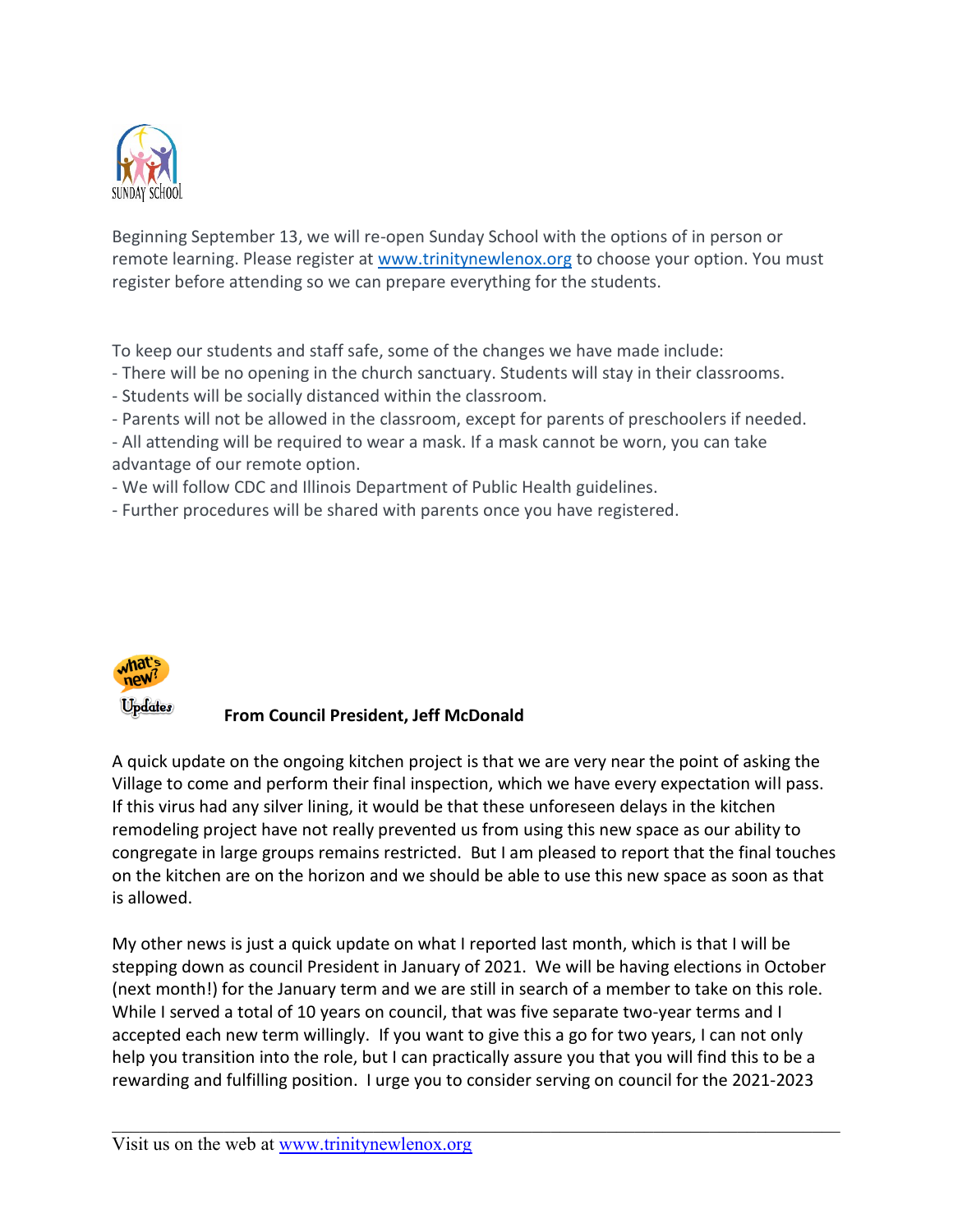term. I will supply our new President with detailed notes of past meetings and with all you will need in order to serve successfully in this capacity. The quick overview is that despite COVID-19, our church is in very good shape and really just needs someone to help oversee the path that we are on for the next two years. If you are even remotely interested in this, please contact Pastor Hoag, Judi Donovan or me with any questions.



**If you have not signed up yet, please contact Pastor Hoag for information. Confirmation is for all seventh and eighth grade students.**

**Confirmation Class will be held on Sunday evenings starting on September 13th at 6 pm through Google Meet.**



**Wednesday morning Adult Bible Study will begin on Wednesday, September 9 th at 8:30 a.m. on Google Meet. It is a very interesting group and everyone is welcome to join. If you would like to join this group, please email Pastor Hoag and he will send you the link.**

**Thursday night Adult Bible Study will begin on Thursday September 10th at 7:00 p.m. on Google Meet. It is a very interesting group and everyone is welcome to join. If you would like to join this group, please email Pastor Hoag and he will send you the link.**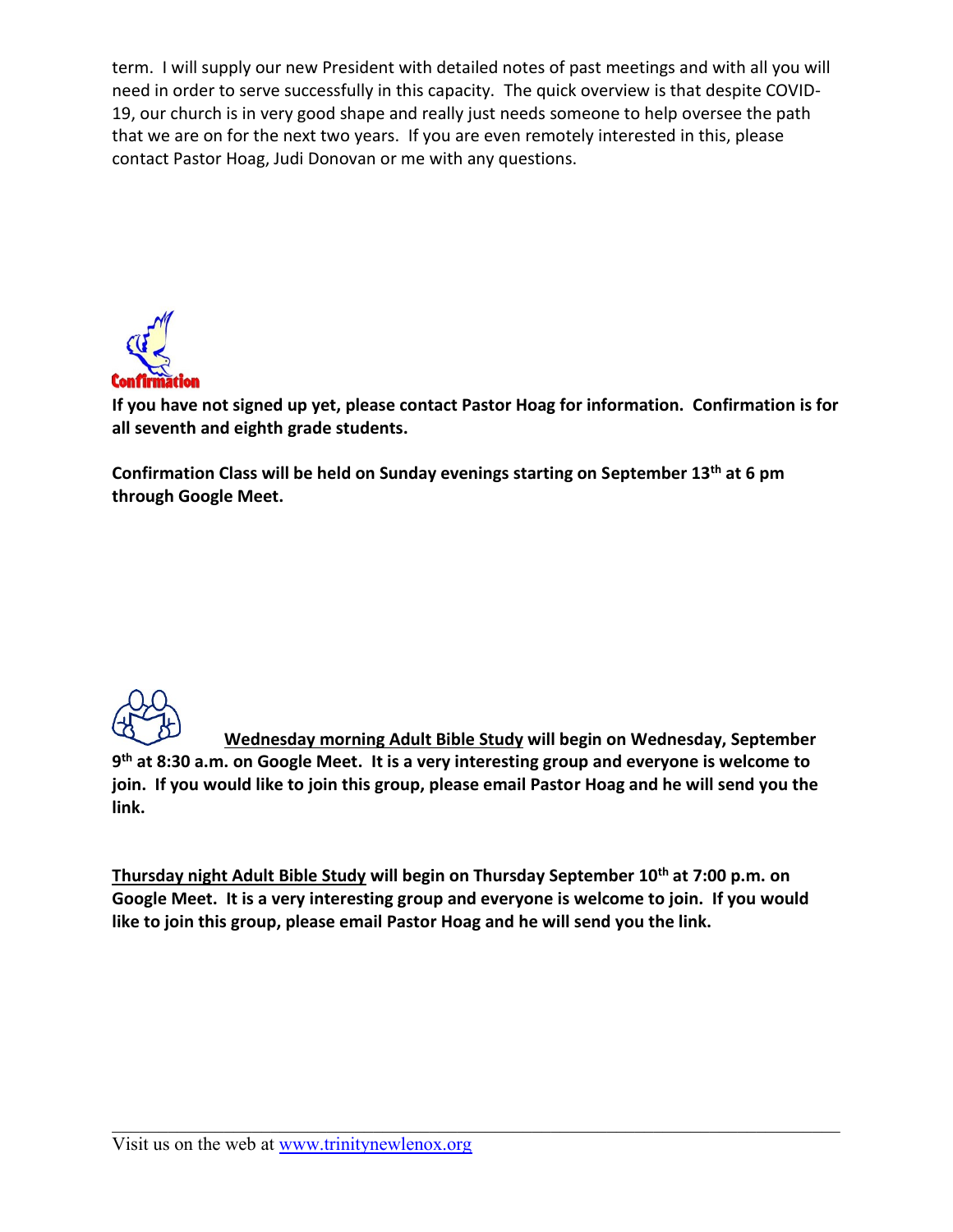

**Church Council will meet on Sunday, September 13th at 7:00 p.m.** 



 **Preschool News and Information 2020-2021 Trinity Pre-School**

Preschool will be delaying the opening until January of 2021



*Our organizations fall schedule* **for Chancel Guild & Social Ministry:** *Please watch the newsletter and our website for future meeting dates.*

**Please call the church office if you have any questions or would like further information about any of these organizations.**



 **Chancel Guild:** Our September meeting has been cancelled.

October Annual Salad Luncheon has been cancelled for this year.

Visit us on the web at [www.trinitynewlenox.org](http://www.trinitynewlenox.org/)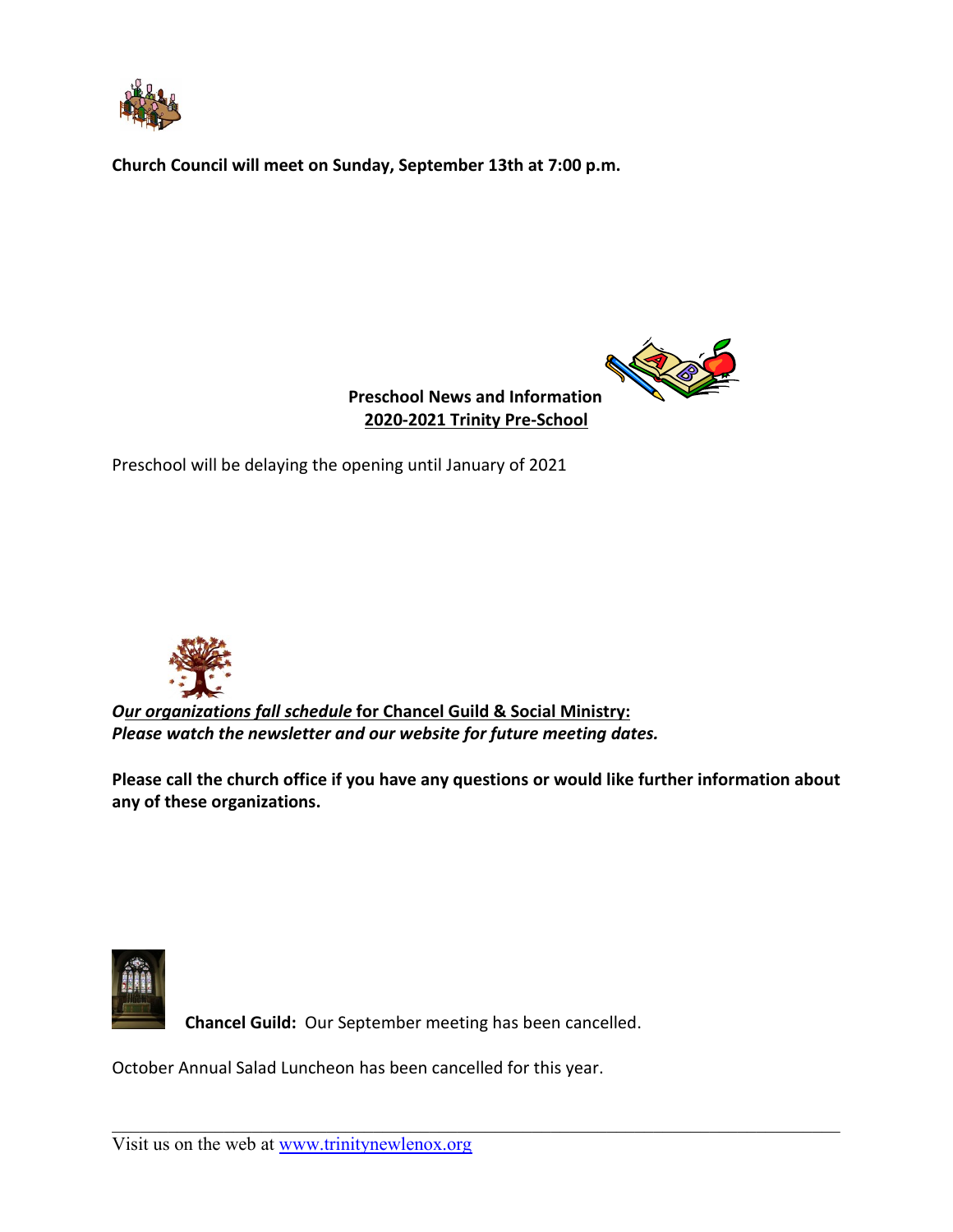

If anyone is interested in a piano, we have a member giving one away. You can give Kathy Fandl a call at 815/726-4030 to make arrangements to pick it up.

MEMBER UPDATES FOR August 2020

Baptisms: Isaac John Mochel

Gouth

## **YOUTH GROUP EVENTS**

**Craft Fair –** We are unable to host our annual Craft Fair indoors but we are thinking about holding one outdoors. If you would be interested in an outdoor craft fair, please contact Michelle Hoag at hoagmichelle@msn.com.

**Script Cards** - We are happy to bring back the Scrip gift card fundraiser this fall. The first deadline will be Sunday, September 13th. Orders will be ready for pickup the following Sunday. (Note: The deadline dates will now be Sundays instead of Mondays.) Please place your order in the gold envelope labeled scrip card orders in the old office. If you are unable to drop your order off during office hours or on Sundays, please contact Angie Minett to make other arrangements. You can reach her at [minett411@yahoo.com](mailto:minett411@yahoo.com) with any questions. Check out

Visit us on the web at [www.trinitynewlenox.org](http://www.trinitynewlenox.org/)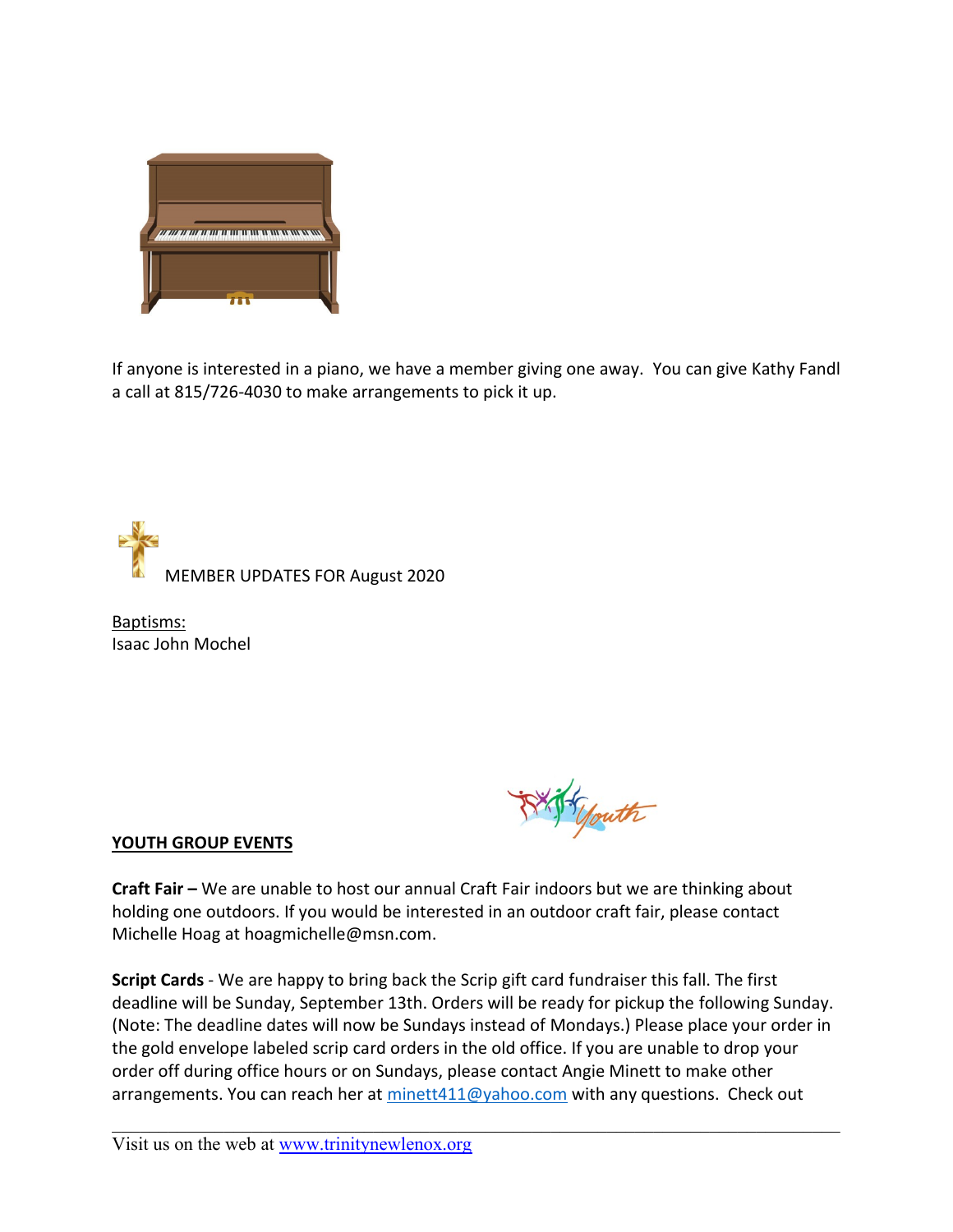ShopWithScrip.com to learn more about this fundraiser. Our youth members thank you for your support!



*ALTAR FLOWERS***:** Chance Guild canceled altar flower orders from the end of March through June during the Covid-19 "Stay at Home" restrictions. Now that Pastor has started his "soft opening," Chancel Guild is once again ordering flowers. We are making up the canceled orders on Sundays that have not yet been spoken for. Those of you who had flower orders canceled will be contacted in the order the flowers were canceled starting with the end of March orders. Presently bulletins are not being printed, so the occasion for sponsoring flowers will be noted in upcoming newsletters. The make-up orders along with present orders have filled our 2020 calendar. We will not be taking any more altar flower orders for the year. Watch for a new 2021 calendar to be posted this fall. Thank you for helping the Chancel Guild keep fresh flowers on the altar. If you have any questions, please contact Kay Purnell at [purnellk51@hotmail.com](mailto:purnellk51@hotmail.com) or (815) 485-9017.

Flowers left in the gym will be disposed of after 1 week.

## **Altar Flowers for the month of September:**

| September 6, 2020                                | Jan Clark in Memory of her husband, Tom Clark                                               |
|--------------------------------------------------|---------------------------------------------------------------------------------------------|
| September 13, 2020                               | Steve & Cindy Spiess in Celebration of their Wedding Anniversary                            |
| September 20, 2020<br>& for their many blessings | Rich & Jackie Rohner in Celebration of their 70 <sup>th</sup> Wedding Anniversary           |
| September 27, 2020                               | Judi Donovan in Celebration of Madison's Birthday<br>Diane Sewing in Memory of Carol Sewing |
| <b>Chanel Schedule for September:</b>            |                                                                                             |
|                                                  | September 6, 2020 Doris Bay / Judi Donovan                                                  |
|                                                  | September 13, 2020 Judi Donovan / Sharon MacFarlane                                         |
|                                                  | September 20, 2020 Sharon MacFarlane / Kay Purnell                                          |
|                                                  | September 27, 2020 Kay Purnell / Jan Prospero                                               |